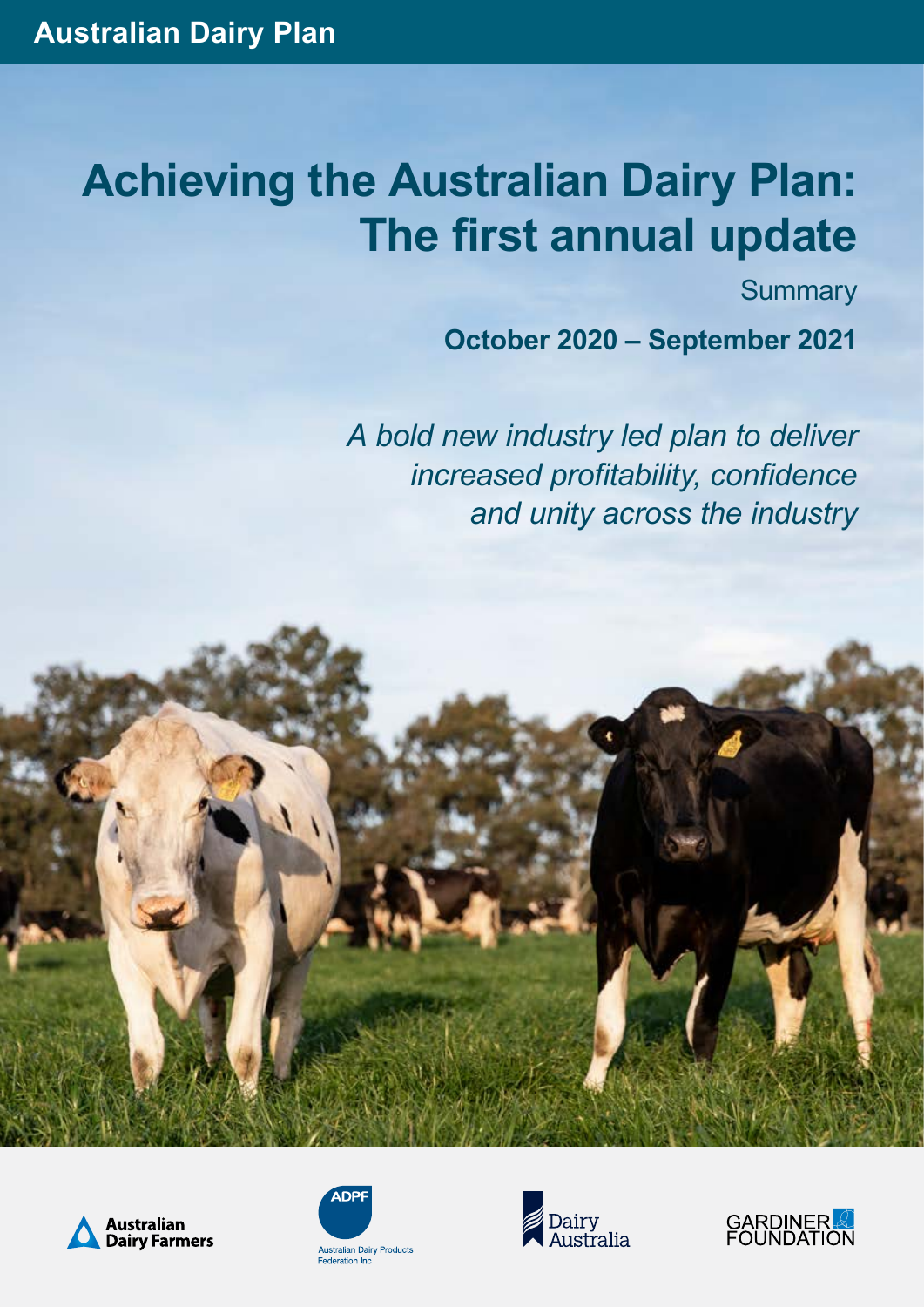## **Australian Dairy Plan**

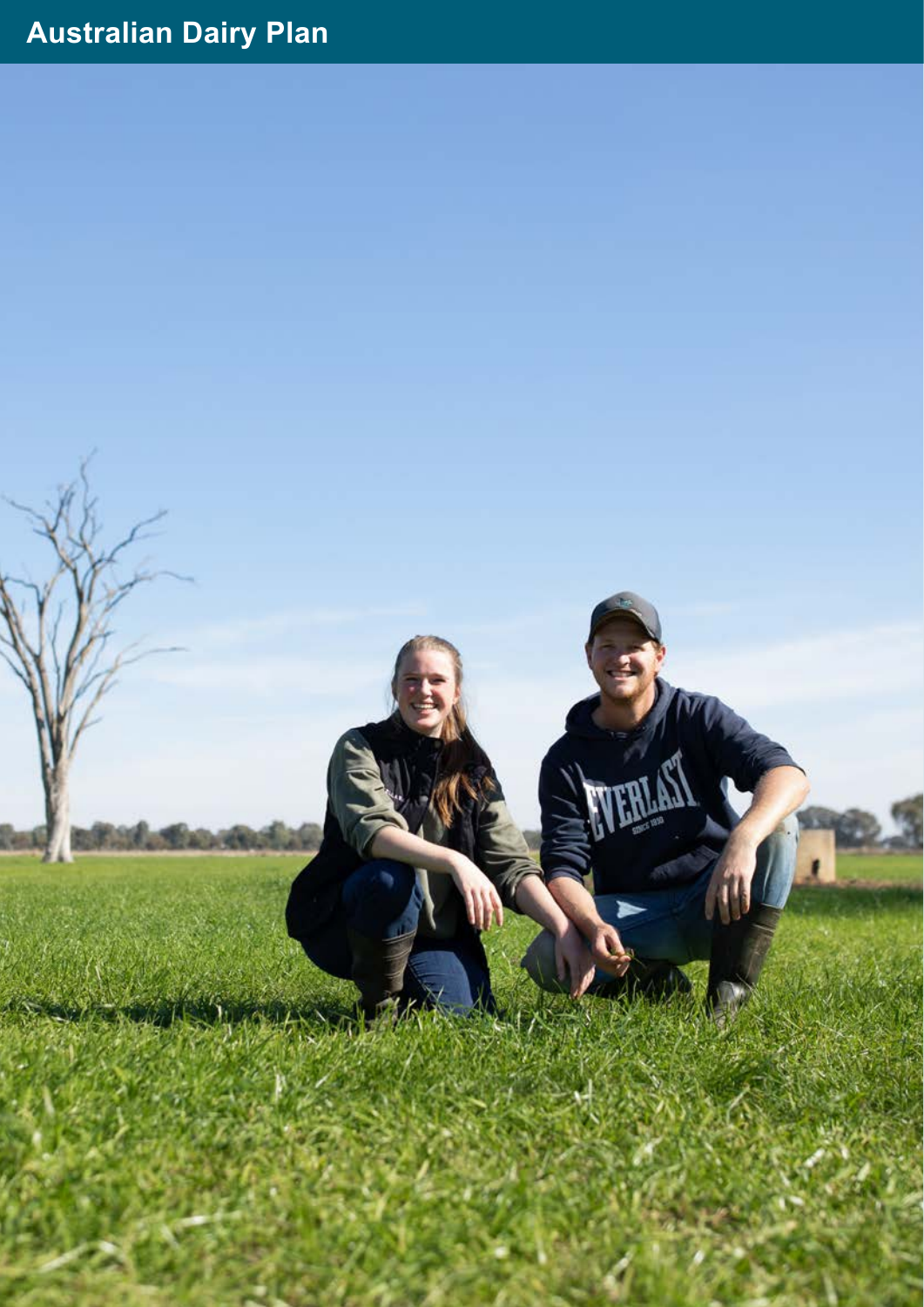### **Introduction**

In the first year since the Australian Dairy Plan ('the Dairy Plan') was launched, the Dairy Plan partners have taken action to drive profitability, confidence and unity across the industry.

The partner organisations – Australian Dairy Farmers, Australian Dairy Products Federation, Gardiner Dairy Foundation and Dairy Australia – have continued to work closely together since the Dairy Plan's launch. Each organisation has updated its own strategic plans to align with and help deliver the Dairy Plan's overarching goals, commitments and ongoing programs. The partners meet regularly to track progress.

The Dairy Plan's five commitments are each backed by a range of supporting initiatives and key measures of success. This document summarises our progress towards the goals and commitments in the first year of operating under the Dairy Plan (October 2020 through to September 2021), as well as providing an update on the ongoing programs. The summary report will be supported by a full annual progress report to be released in the coming weeks. We will continue to report regularly on the progress of the Dairy Plan commitments, until the plan completes in 2025.

Since the Dairy Plan's launch, the partner organisations have applied resources specifically to deliver on the commitments. We have successfully introduced a number of initiatives designed to increase farmgate milk price transparency and strengthen trust in the supply chain. The dairy industry has launched new programs that complement existing ones to build business resilience and help farmers better understand the drivers of farm profitability. Marketing campaigns to build trust in the dairy industry have expanded in the past year, and we have advocated to improve our industry's access to skilled labour – a key challenge during COVID-19 restrictions.

Reforming the ways the Dairy Plan partner organisations work – both individually and collaboratively – is enabling more effective advocacy. A single, whole-of-industry structure was an appealing target and subsequently the partners invested in independent advice to explore how this could be achieved. However, a sufficiently resourced, single, whole-of-industry structure that would combine advocacy and industry services was not possible. The partner organisations are now assessing options for procedural and governance changes to existing structures that will deliver stronger leadership, greater unity and clarity of purpose – including a stronger, well-resourced Australian Dairy Industry Council. The expected benefits include increasing the impact of dairy farmer representation; making research, development and extension (RD&E) priority setting more transparent; and expanding dairy processors' collaboration and co-investment on whole of supply chain initiatives.

During the first year of the Dairy Plan, seasonal conditions have been favourable and provided some of the best settings for dairy farmers in recent times and we are on track to achieve the Dairy Plan's profitability target for farmers. The 23% increase in Southern Region FMP since 2017/18 has also been an important contributor to farmgate profitability. However, dairy processors have had to manage the pressures of a stagnate and competitive raw milk pool, COVID-19 disrupted inbound and outbound logistics, import competition, retailer resistance to price increases, and labour shortages.

Developing the Dairy Plan involved industry-wide, national engagement to align on a single set of national priorities. Delivering on the commitments in the five-year Dairy Plan will require all of the industry to continue to work collaboratively so that we can achieve long-term sustained growth across the supply chain.

Yours sincerely,

R.D. Golen

**Rick Gladigau** President Australian Dairy Farmers

GentCroth

**Grant Crothers** President Australian Dairy Products Federation

Tames. D. Mann.

**James Mann** Chair Dairy Australia

Aff

**Len Stephens Chair** Gardiner Dairy Foundation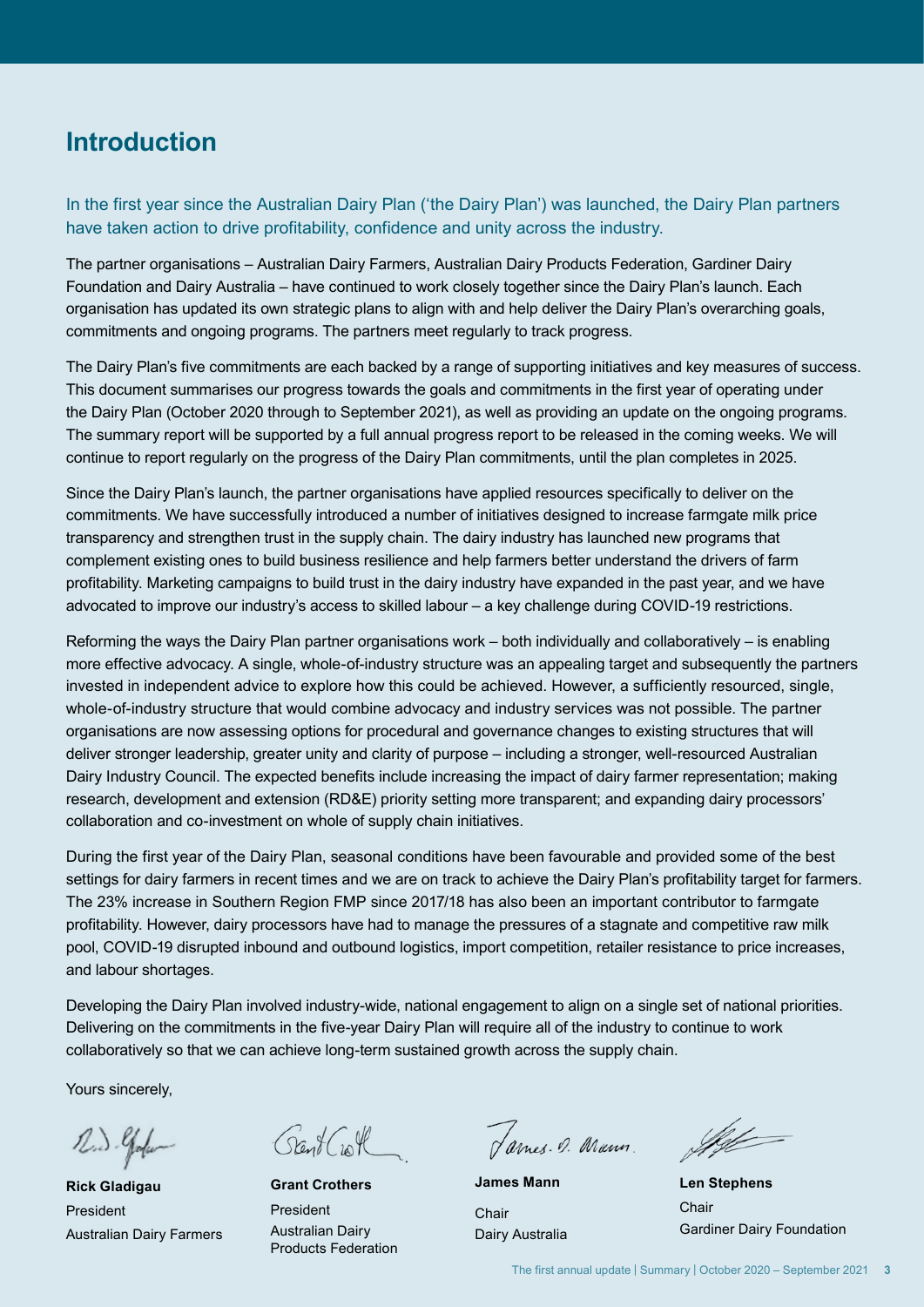### **Progress against overarching goals**

#### The Dairy Plan is designed to make substantial, measurable impacts on *profit, business confidence,* and *industry unity* over five years.

In summary, *profitability* has shown positive early signs of improvement for farmers in the first year, with an increase in the percentage of farmers who achieved the profit target. The Dairy Plan does not have a specific profitability measure for dairy processors, based on the complexity and commercial sensitivity of individual company data. However, the Australian Dairy Products Federation recently released a report by Deloitte Access Economics that shows as a result of the significant costs that processors incur, annual profit margins are modest, averaging between 3 and 5% in the decade to 2019/20.<sup>1</sup> Furthermore, during the first year of the Dairy Plan, dairy processors have had to manage the pressures of a highly competitive milk pool and increased costs.

On *confidence*, the percentage of farmers who are confident about the future of the industry has increased. While the percentage of processors who are confident is still at the target of 75%, this represents a decrease from 90% in May 2020.

*Unity*, however, remains a work in progress as industry works toward meeting the 2025 target. Additional data in 2022, especially from farmers, will provide a clearer, fuller picture of progress.

#### **Profitability TARGET:**  >50% of farms achieve a profit of at least \$1.50 EBIT/kgMS (average over five years) by the end of 2025. **LATEST RESULT:**  For the 2019/20 period, **58%** of farmers achieved the profit target. This results in a 5-year rolling average of 26.1% (increased from the 22.1% rolling average from the previous period).<sup>2</sup> **Confidence TARGET:** >75% of farmers and >75% of processors are confident about the future of the industry (measured in 2025). **LATEST RESULT:**  In March 2021, 64% of farmers are confident (compared to 44% in 2020) and in October 2021, **75%** of processors are confident (compared to 90% in May 2020).<sup>3</sup> **Unity TARGET:** >75% of farmers and >75% of processors are positive about industry unity (measured in 2025). **LATEST RESULT:**  In October 2021, **17%4** of processors are positive (compared to 30% in May 2020). Farmer results to be obtained in early 2022.

<sup>1</sup> 'Economic and Broader Contribution of the Australian Dairy Processing Industry' report, prepared by Deloitte Access Economics, released by ADPF, available at [adpf.org.au/industry-resources/#deloitte-economic-report](https://adpf.org.au/industry-resources/#deloitte-economic-report).

- <sup>2</sup> Performance data gathered from Dairy Australia's Dairy Farm Monitor Project (DFMP) and Queensland Dairy Accounting Scheme (QDAS) programs. <sup>3</sup> Farmer confidence assessed through the National Dairy Farmer Survey (NDFS), which is Dairy Australia's longest tracking survey amongst dairy farmers, having commenced in 2004. It is conducted annually and focuses on farmer sentiment, how they see their businesses, herd size and production. In 2021, 713 farmers were interviewed from all dairy regions. Processor confidence assessed through a member survey (one-on-one interviews) in Q3 2021, with responses reflective of dairy processors that account for ~90% of the Australian milk pool.
- <sup>4</sup> Processor positivity about industry unity assessed through a member survey (one-on-one interviews) in Q3 2021, with responses reflective of dairy processors that account for ~90% of the Australian milk pool.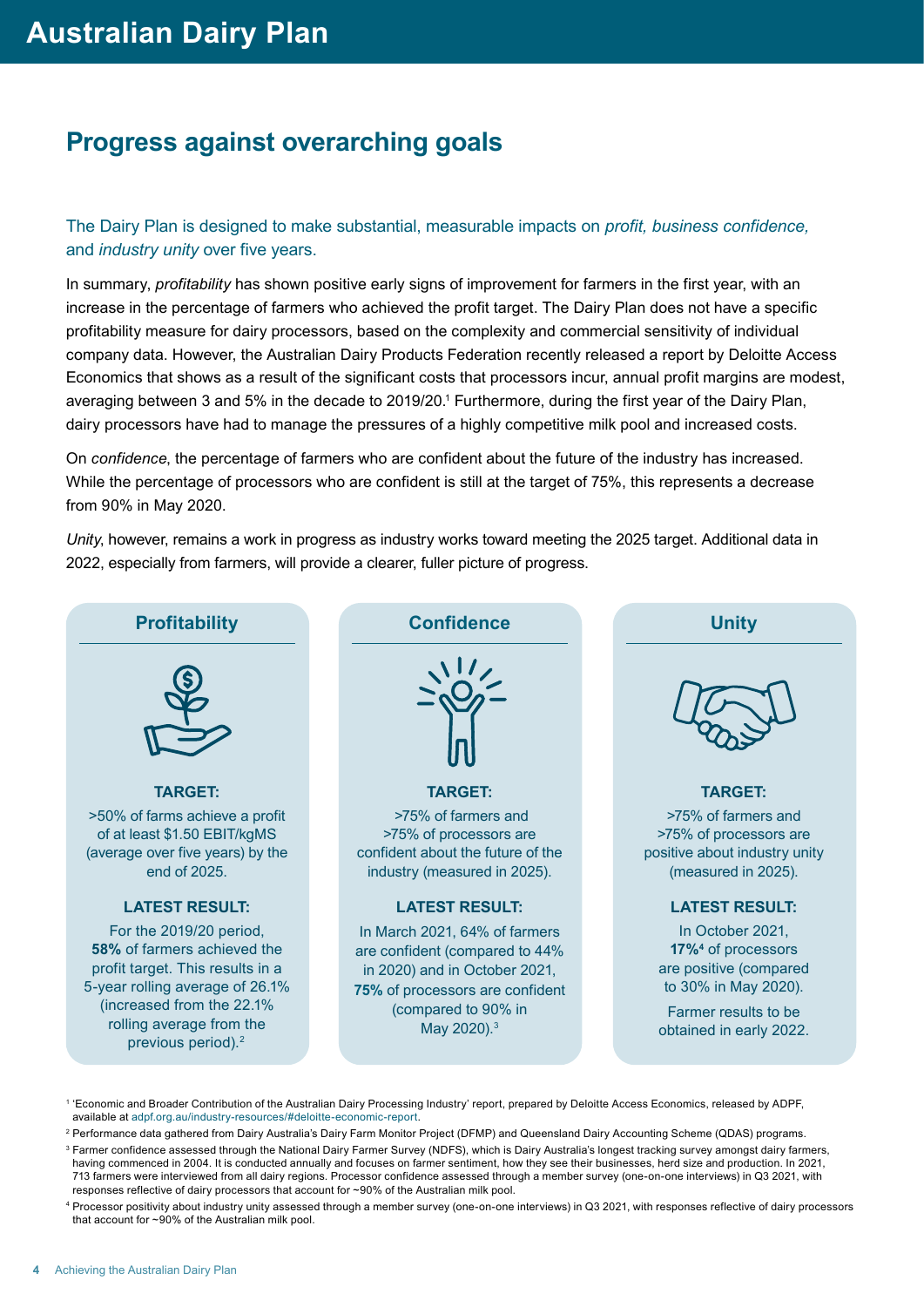

### **Performance against industry commitments**

#### **COMMITMENT 1**

We will reform industry structures to create a more cohesive dairy industry and strengthen our influence with key stakeholders.

Reforming the ways the Dairy Plan partner organisations work – both individually and collaboratively – is enabling more effective advocacy for the whole industry. In the first year of the Dairy Plan, the partners have undertaken significant work to understand the opportunity for reform within existing industry structures that would increase effectiveness and simplicity while meeting stakeholder procedural and governance standards.

A single, whole-of-industry structure was an appealing target that was felt would deliver this commitment and subsequently the partners invested in independent advice and consultation to explore how this could be achieved. However, a sufficiently resourced, single, whole-of-industry structure that would combine advocacy and industry services was not possible. The key limitation is the use of farmer levy funds for activities that are considered to be advocacy and/or agri-political.

The partner organisations are now assessing options for procedural and governance changes to existing structures that will deliver stronger leadership, greater unity and clarity of purpose – including a stronger, well-resourced Australian Dairy Industry Council. The expected benefits include increasing the impact of dairy farmer representation; making research, development and extension (RD&E) priority setting more transparent; and expanding dairy processors' collaboration and co-investment on whole-of-supply chain initiatives.

#### **Measures of success**

By the end of H1 2021, there will be industry support for a new industry structure secured through a vote.

organisation operating effectively.

By 2025, there will be high levels of satisfaction with substantial, measurable improvements in the performance of the new industry organisation.

#### **Measure of success Commentary on progress**

Not achieved. Approach shifted from a single entity and vote, to options that will achieve better outcomes to strengthen advocacy and greater collaboration within the industry. New measures of By the end of 2022, there will be a new industry<br>success will be developed for future reports.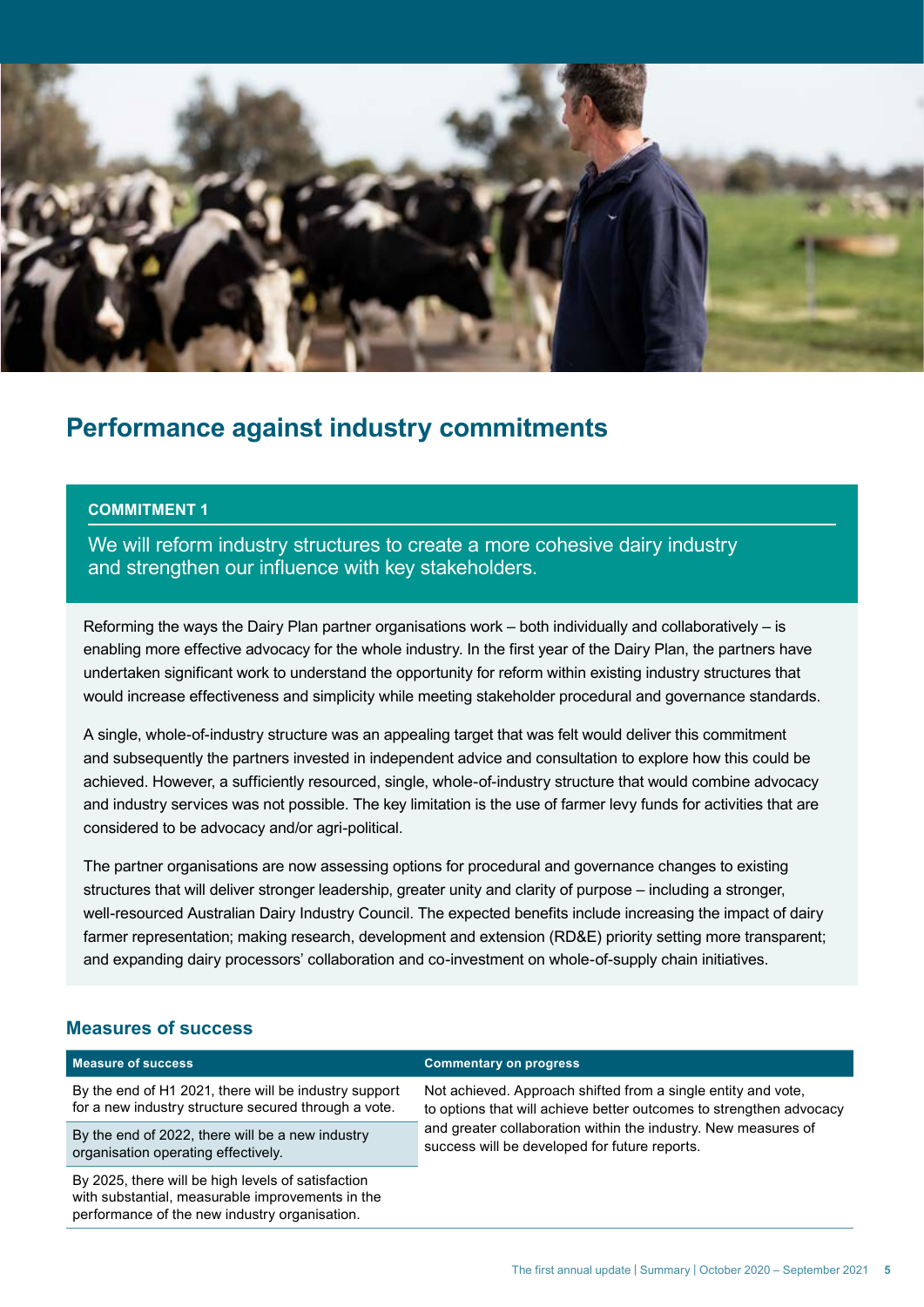### We will attract and support new people and investment to build our industry.

COVID-19 border closures have restricted the dairy industry's access to skilled labour, making the need to create clear career pathways to attract people to the industry even greater. The Dairy Plan partner organisations did this by advocating for dairy workers to government, as well as launching new initiatives. These included the *Pathway for People in Dairy* program, which connected 5,583 people to career resources. *The Dairy Learning Plan* was successfully embedded as part of the Marcus Oldham College scholarship program, with another pilot initiated at the University of Sydney, which has achieved a 100% retention rate so far.

The industry created new avenues to dairy farm asset ownership by launching the *Dairy Farm Managers*  program. Over the next five years the project is expected to support 160 people to progress their career in the dairy industry towards farm management.

To help encourage investment, the industry has created a new program, *Deep Dive, Informed Investment in Dairy,* which aims to target and engage with different investor groups.

With the re-opening of states, this is a priority commitment on which the Dairy Plan partner organisations will focus across the dairy supply chain.

| <b>Measure of success</b>                                                                                                                                                            | <b>Commentary on progress</b>                                                                                                                                                                                                                                                                                                                                                        |
|--------------------------------------------------------------------------------------------------------------------------------------------------------------------------------------|--------------------------------------------------------------------------------------------------------------------------------------------------------------------------------------------------------------------------------------------------------------------------------------------------------------------------------------------------------------------------------------|
| By 2025, all sections of the industry will have<br>access to the people they require to meet<br>their operating needs and who are trained in<br>the skills required for their roles. | Programs have been implemented to set out clear career pathways for<br>entrants, and attract talent. In the past year, the Pathway for People in Dairy<br>program connected 5,583 people to career resources. A suite of educational<br>programs has been launched to train existing industry workers, and develop<br>skills of new entrants, with 100% retention rate since launch. |
|                                                                                                                                                                                      | At a 2021 baseline, 20% of Australians would consider working on a dairy<br>farm, 54% of employees have clear career pathways in dairy. 70% of<br>employers were able to find an employee with the right capability within the<br>last 12 months.                                                                                                                                    |
| By 2025, there will be clear pathways to farm<br>ownership, supported by innovative capital<br>access models tailored for the dairy industry.                                        | The Dairy Farm Managers program has been recently launched to help<br>educate people on pathways to farm ownership. It is too early to report on<br>results, however, the program aims to support 160 people towards farm<br>management careers over the next five years.                                                                                                            |
|                                                                                                                                                                                      | With the focus having been on attracting labour, there has not been progress<br>on developing new capital access models. This will be an area of increased<br>focus over the next two years.                                                                                                                                                                                         |
| By 2023, dairy will be understood and seen<br>as a competitive asset class by a range of<br>investors in regard to profitability and risk.                                           | The Deep Dive, Informed Investment in Dairy program was launched to<br>promote investment opportunities in the dairy industry and attract middle<br>managers within investment institutions.                                                                                                                                                                                         |
|                                                                                                                                                                                      | At a 2021 baseline, 78% of farm owners and managers have the opportunity<br>to access capital that meets their requirements.                                                                                                                                                                                                                                                         |

#### **Measures of success**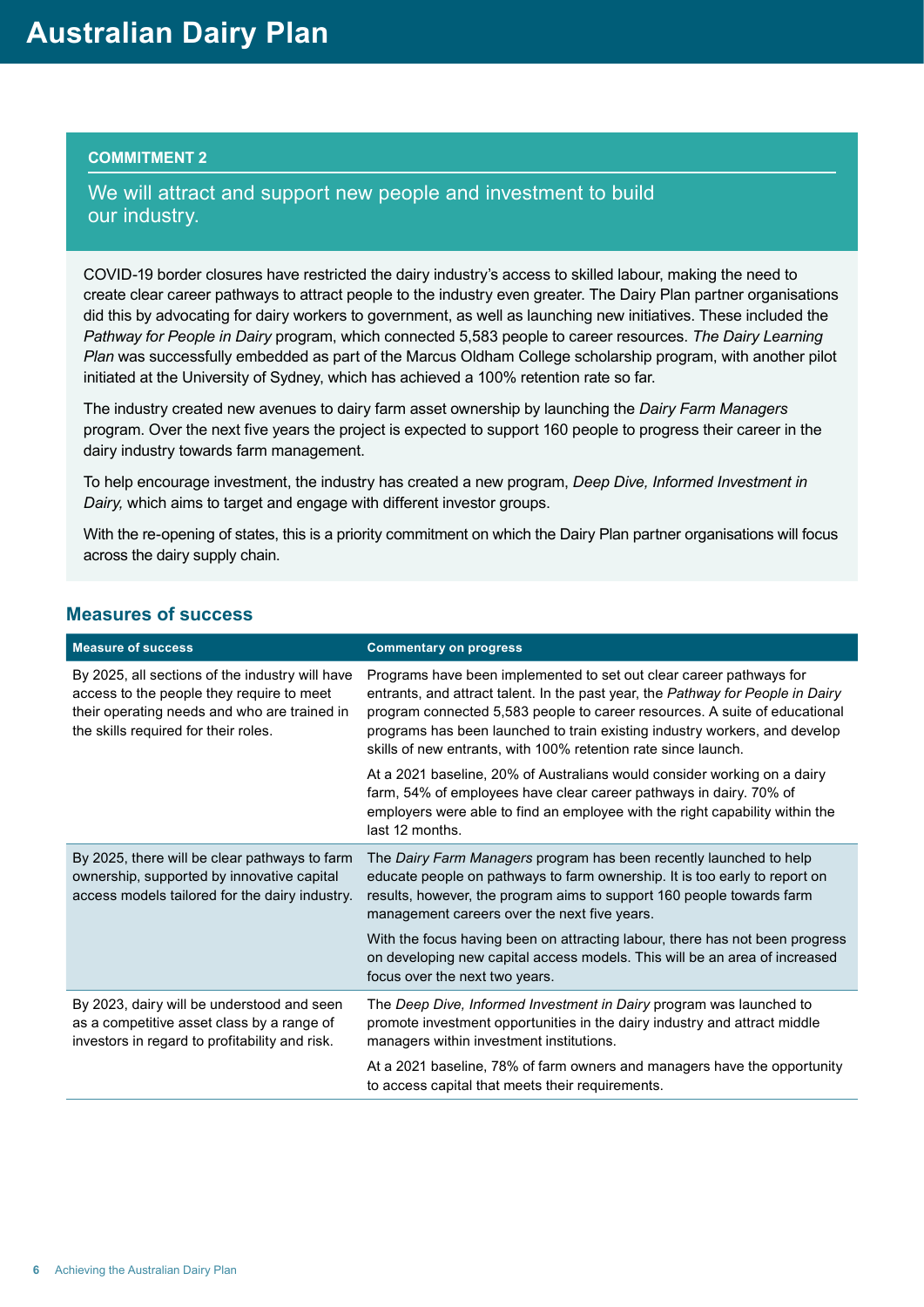### We will increase our effort in marketing and promotion to build greater levels of trust and improve the value of dairy.

It continues to be important to reinforce the reasons to consume Australian dairy, such as dairy's essential role in good health and nutrition. There are also rising expectations from consumers who are interested in environmental and animal welfare issues. Proactive industry marketing and promotion helps build trust in the industry.

The Dairy Plan's partner organisations have committed to growing value and highlighting reasons to consume dairy in marketing and promotion campaigns. These campaigns include a combination of new and proven activities, complemented through dairy processors' own marketing activities.

In the past year, the industry has built support for Australian dairy, promoting its inherent value and reason to consume every day, through the *Dairy Matters Support Aussie Dairy* campaign, which demonstrates an effective method for collaboration and co-investment through the supply chain. The campaign has been positively received with 41% of adults recalling seeing the campaign. Of those, 86% reported feeling more supportive of the industry, 81% more supportive of the product, and 63% consuming more dairy as a result of seeing it.

To build trust in and acceptance of Australian dairy products and industry, the industry ran campaigns including *Dairy Matrix, 30 Ways Australian Dairy is Tackling Climate Change* and *Sustainable diets*, and extended education in schools through the *Discover Dairy* website, *virtual classrooms* and a partnership with *Life Education*.

#### **Measures of success**

| <b>Measure of success</b>                                                                                                                                                                        | <b>Commentary on progress<sup>5</sup></b>                                                                                                                                                                                                                                                                                                                                                                                                                                                                                                                                                                                                                                                                                                                                                                                                                                                                                         |
|--------------------------------------------------------------------------------------------------------------------------------------------------------------------------------------------------|-----------------------------------------------------------------------------------------------------------------------------------------------------------------------------------------------------------------------------------------------------------------------------------------------------------------------------------------------------------------------------------------------------------------------------------------------------------------------------------------------------------------------------------------------------------------------------------------------------------------------------------------------------------------------------------------------------------------------------------------------------------------------------------------------------------------------------------------------------------------------------------------------------------------------------------|
| By 2025, there will be greater recognition<br>of the value of dairy in terms of quality and<br>health and nutrition benefits.                                                                    | High impact campaigns and initiatives have contributed to maintaining<br>positive perceptions of the value of Australian dairy. The dairy industry<br>also commissioned global research, published this year, that recognises<br>dairy's role in managing fractures and falls in the elderly. <sup>6</sup><br>According to the 2021 Dairy Trust Tracker annual consumer survey, dairy<br>continues to be seen as an important part of the diet by 82% Australian<br>adults, with 49% making an effort to have enough dairy each day. While the<br>importance of dairy in the diet has softened slightly across the population<br>since 2020, consumers who saw Dairy Australia's campaigns have stronger<br>perceptions than those who didn't.                                                                                                                                                                                    |
| By 2025, there will be stronger support<br>for Australian dairy and a preference to<br>consume Australian.                                                                                       | The Support Aussie Dairy campaign has reinforced community support for<br>Australian dairy. According to the 2021 Dairy Trust Tracker: 82% of Australians<br>believe it's important to support the industry, and 79% of Australians continue<br>to feel supportive of dairy farmers on par with 2020 results.<br>Last year the broader shift towards supporting local on the back of the<br>pandemic saw preference for buying Australian dairy surge to 80%. While<br>this softened to 76% in 2021 as life appeared to return to normal, quarterly<br>tracking in September has shown uplifts on the back of the Support Aussie<br>campaign with 85% of the target audience preferring Aussie dairy.                                                                                                                                                                                                                             |
| By 2025, there will be stronger trust and<br>acceptance in the health credentials of<br>dairy, the way dairy is produced and the<br>industry's commitment to the environment<br>and animal care. | Community trust and acceptance continues to be strong and requires<br>ongoing progress and commitment by industry to be sustained. In 2020, the<br>concept of food security hit the public's radar, driving community appreciation<br>of local agriculture, and in turn trust peaked at 74%.<br>While consumer trust has softened this year to pre-COVID levels (70%), the<br>key perceptions of dairy that are correlated with trust have been sustained.<br>According to the 2021 Dairy Trust Tracker, over 85% of consumers agree<br>that the dairy industry produces safe, nutritious high quality dairy products.<br>Consumer acceptance is shown in that 66% of Australians agree the dairy<br>industry meets their expectations in doing the right thing, 64% agree that<br>dairy farmers do a good job of caring for the environment, and 72% of<br>Australian's agree dairy farmers do a good job of caring for animals. |

<sup>5</sup> The figures provided in this table are from the 2021 Dairy Trust Tracker. Its annual survey was undertaken from June 17–28 with an online panel of 1,274 consumers.

6 Effect of dietary sources of calcium and protein on hip fractures and falls in older adults in residential care: cluster randomised controlled trial', BMJ 2021;375:n2364. [bmj.com/content/375/bmj.n2364](https://www.bmj.com/content/375/bmj.n2364)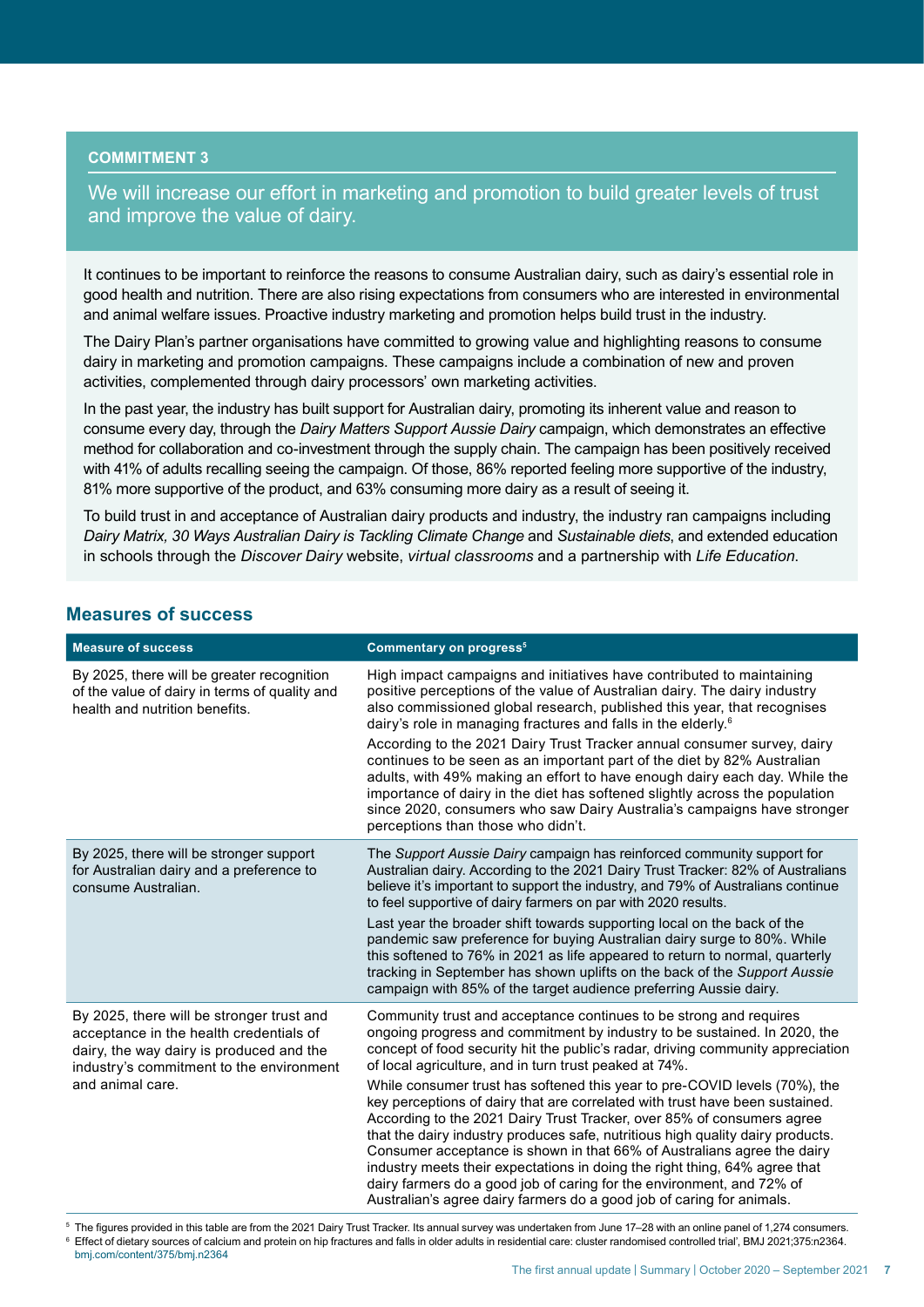We will intensify the focus on farm business skills to improve profitability and better manage risk.

The Dairy Plan partner organisations have committed to providing every dairy business with the support and tools they need to manage risk and volatility to improve profitability. In the plan's first year, the industry has expanded the *Our Farm, Our Plan* business planning program to all regions. An extensive awareness-raising campaign with the aim of lifting the number of farmers aware of the program was launched in February 2021. The program has supported over 250 participants in the past year to have documented long-term plans, with an additional \$1.7 million of project partner funding secured.

Dairy Australia commissioned a research project that delved into the drivers of farm productivity and their connection with profitability. Key findings from the project were presented to dairy farmers through productivity forums in May 2021. A full report will be released in 2021/22 that will help dairy farmers better measure and improve their productivity. This report will also help to guide industry efforts on improving farmers' business skills.

A digital tool was launched to help dairy farmers gather and analyse historical data about their business – the *Farm Business Snapshot*. These efforts complement existing resources such as the *Dairy Farm Monitor* project and the *DairyBase* tool.

| <b>Measure of success</b>                                                                                                                                                                                                                                     | <b>Commentary on progress</b>                                                                                                                                                                                                                                         |
|---------------------------------------------------------------------------------------------------------------------------------------------------------------------------------------------------------------------------------------------------------------|-----------------------------------------------------------------------------------------------------------------------------------------------------------------------------------------------------------------------------------------------------------------------|
| By 2025, dairy farmers will report they are<br>more confident in their businesses skills<br>and are making more effective, data-driven<br>decisions to improve farm performance and<br>manage risk and volatility than they were<br>previously (target: 80%). | A new research project has uncovered new ways of defining and measuring<br>productivity and farm performance. These findings were shared with over<br>150 attendees at productivity forums this year.                                                                 |
|                                                                                                                                                                                                                                                               | Dairy farmers are more confident when it comes to their understanding and<br>decision-making around productivity with 81% of farm decision makers able<br>to accurately state the productivity drivers for their farm.                                                |
|                                                                                                                                                                                                                                                               | However, only 15% of farm decision makers can accurately state the<br>profit metrics for their farm. Building dairy farmers' understanding of farm<br>profitability continues to be an area of critical importance.                                                   |
| By 2025, all dairy farm businesses will have<br>a documented long-term plan and review<br>their progress, at least annually.                                                                                                                                  | The new Our Farm, Our Plan program has already supported 250<br>participants to document long-term plans.                                                                                                                                                             |
|                                                                                                                                                                                                                                                               | With 49% of dairy farm businesses making long-term decisions using a<br>documented business plan, there is still much progress ahead.                                                                                                                                 |
|                                                                                                                                                                                                                                                               | Positively, 69% of dairy farm businesses perform systematic business<br>reviews annually, with the industry aiming to continue increasing this figure.                                                                                                                |
| By 2025, at least 75% of dairy farms will<br>be utilising financial risk management tools<br>and products.                                                                                                                                                    | Effective risk management remains an area that requires attention.                                                                                                                                                                                                    |
|                                                                                                                                                                                                                                                               | 57% of farm businesses are actively using risk mitigation initiatives to<br>manage exposure to price and cost volatility. And only 23% of farm owners<br>and managers' specific business needs are met through the range of risk<br>mitigation initiatives available. |
|                                                                                                                                                                                                                                                               | In the next period, over 2021/22, building capacity around risk management<br>will be a focus for the industry. These efforts will be supported by an<br>Agribusiness Manager who starts at Dairy Australia in late 2021.                                             |

#### **Measures of success**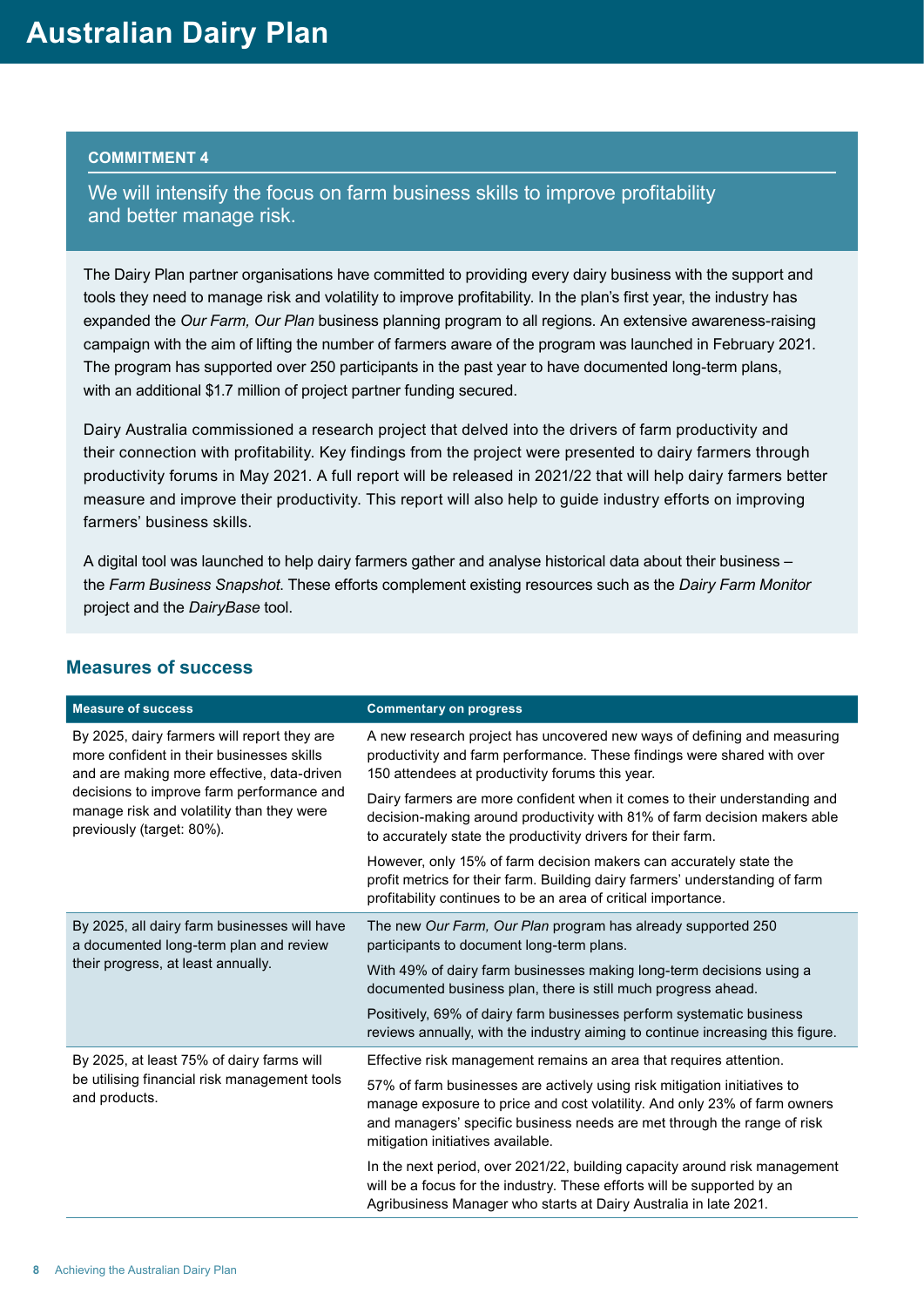#### We will restore trust and transparency between farmers and processors to strengthen industry confidence.

The development of key transparency and risk management tools over the past year has enabled farmers (and other key stakeholders) to better understand the value of raw milk and manage market volatility, so as to enhance their productivity and profitability.

Such initiatives include the *Milk Value Portal* (launched in November 2020 with new farmgate milk pricing data made available in July 2021), which provides farmers with more detailed, verified information about current and historical farmgate milk prices for the eight production region across Australia, and the many factors that influence pricing. Early survey results (March 2021) among farmers and other stakeholders showed that 47% of respondents have found it easier to understand farmgate milk price since the website launched. The latest survey data (November 21) shows that this has increased to 65%.<sup>7</sup>

Industry also developed two online business calculators – the *Farm Business Snapshot* and *DairyBase Budgeting* – enabling farmers to undertake business profitability assessments. Work has also progressed on a raw milk auction.

#### **Measures of success**

| <b>Measure of success</b>                                                                                                                                                                                                                                                                                 | <b>Commentary on progress</b>                                                                                                                                                                                                                                                                                                                |
|-----------------------------------------------------------------------------------------------------------------------------------------------------------------------------------------------------------------------------------------------------------------------------------------------------------|----------------------------------------------------------------------------------------------------------------------------------------------------------------------------------------------------------------------------------------------------------------------------------------------------------------------------------------------|
| By the end of 2021, the Milk Value Portal<br>will be a central and credible reference<br>point on farmgate milk price, with 75% of<br>users agreeing the Milk Value Portal has<br>increased their understanding of farmgate<br>milk price and value of milk.                                              | Education to key stakeholders remains a primary focus of the Milk Value Portal,<br>with phase 2 of the communication and stakeholder strategy to commence<br>shortly. Various resources have been developed to facilitate uptake of the<br>information on the Portal, including the quarterly Dairy Markets Insights reports.                |
|                                                                                                                                                                                                                                                                                                           | Early survey results (March 2021) among farmers and other stakeholders<br>showed that 47% of respondents have found it easier to understand farmgate<br>milk price since the website launched. A second survey went out in late<br>November 2021, with results showing an increase to 65%. <sup>7</sup>                                      |
| By the end of 2022, the first 300 users<br>will download and/or use the business<br>calculators and 75% of users will agree the<br>calculator improved their understanding of,<br>and supported, business decision making.                                                                                | The dairy industry tools support important culture changes are not expected<br>to shift in a single year. To date, more than 100 users have used the tools<br>with further engagement activities scheduled.                                                                                                                                  |
| By 2025, there will be a 100% increase in<br>the understanding and level of confidence<br>of the market dynamics across the whole<br>value chain, including the key drivers of<br>farmgate milk price and the impact of their<br>relative movement (baseline measure to be<br>determined at end of 2020). | The original deadline for the futures market to begin trading as a private<br>initiative in July 2021 has been delayed to 2022. This will allow time to adjust<br>design and implementation based on outcomes of the Dairy Code review<br>(with a report from the Agriculture Minister due to the Treasurer by the end<br>of December 2021). |

<sup>7</sup> Gathered through the Milk Value Portal Survey November 2021, receiving data from a small sample size of users.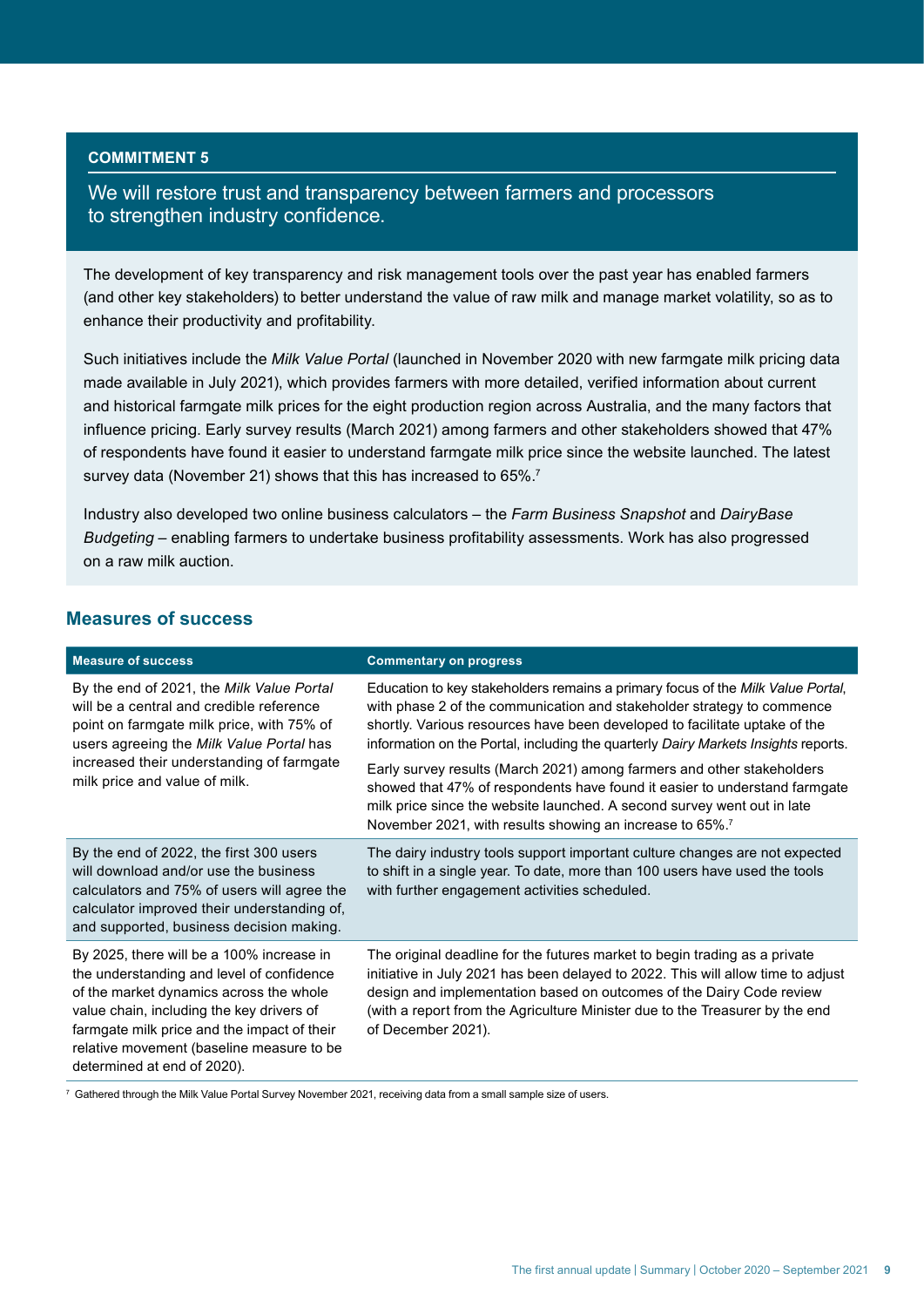### **Performance of Ongoing Programs**

#### **1. Shaping future success through research and innovation**

Work in the past year has helped to strengthen research and innovation's support of industry goals. This work has included Dairy Australia's co-investment with the NSW Government on the five-year RD&E program *DairyUP* which will help reduce risk in the industry, develop new markets and improve on-farm productivity and profitability. Industry has accelerated genetic progress in the feedbase and animal breeding, and provided new tools for pasture management. Work is ongoing to revise *The Dairy-Moving Forward*  framework, which prioritises the industry's investment into RD&E on a national scale.

#### **2. Industry success through stronger policy leadership**

The partners are committed to working collaboratively along the supply chain. Key initiatives and outcomes delivered so far include successful advocacy to amend the Dairy Industry Labour Agreement and submissions to the review of Australian and New Zealand Standard Classification of Occupations (ANZCO) to better reflect the dairy workforce. The industry also secured additional government funding to enhance market development programs.

Work continues on key nutrition policy issues, to promote and protect dairy as part of a nutritious, sustainable diet every day. This has involved participating in the



review of the Australian Dietary Guidelines, advocating for improvements to the Health Star Rating (particularly cheeses), and promoting truth in labelling for plant-based alternatives versus dairy products. Advocating for the importance of dairy as part of a nutritious, sustainable diet in the Dietary Guidelines review, is one of three areas that the Dairy Plan identified for immediate focus. Work has also progressed on the other two priority areas: water and energy. In September 2021, the Australian Dairy Products Federation launched a new report by Deloitte Access Economics, that highlights the significant contribution dairy processors make to the Australian economy and regional communities.

#### **3. Creating opportunities through market development**

In the past year, the industry has focused on developing wellinformed and unified industry positions on market and trade policy. Industry has advocated for Australian dairy to continue to be able to use common cheese names such as feta and parmesan. The dairy industry also worked with the Australian Government to secure a commitment which will remove all export tariffs for dairy exports to the United Kingdom. A new Dairy Export Assurance Program delivers a regulatory framework that is easier to implement. The program is a partnership between the Australian Government, state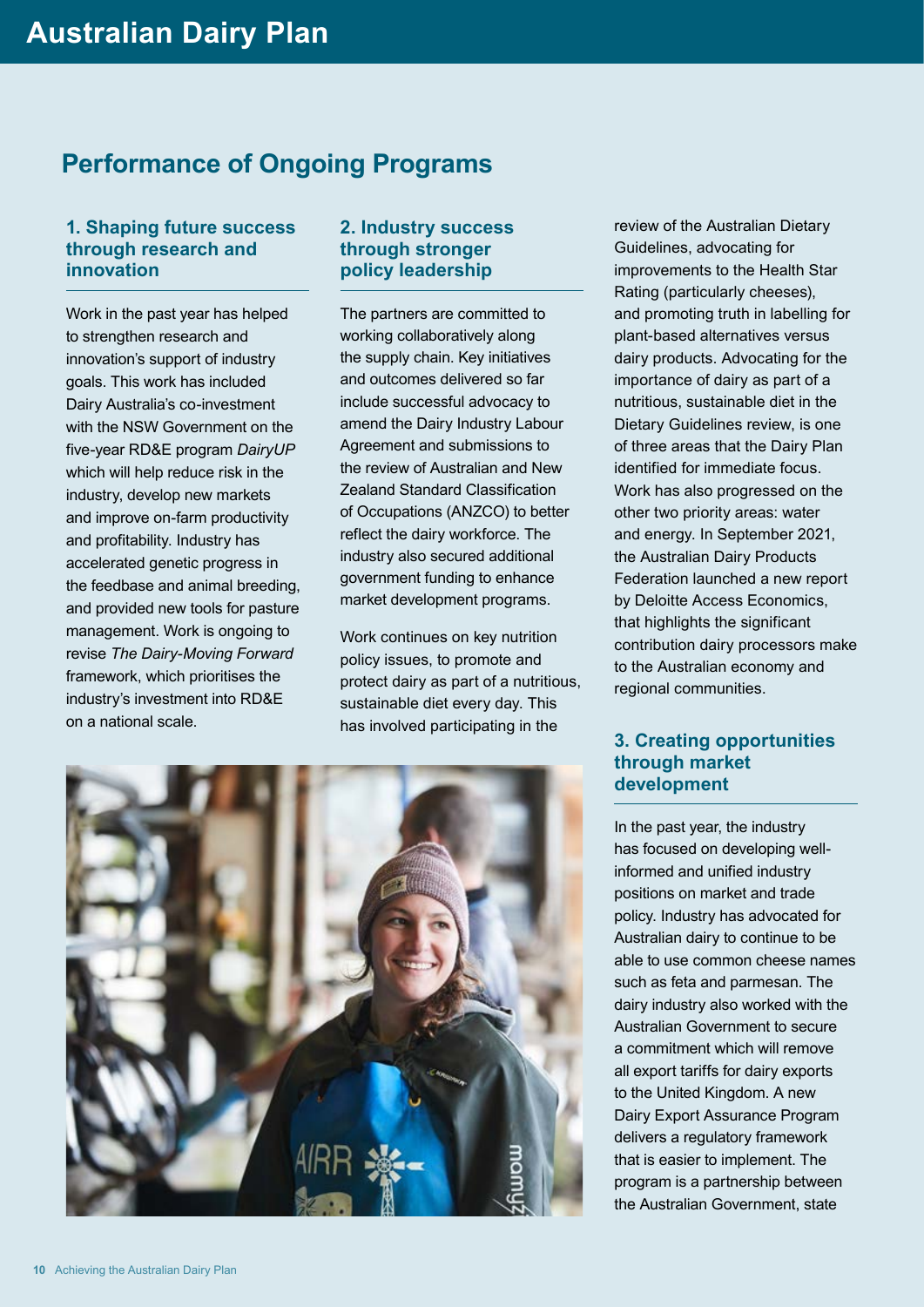regulatory agencies, and the dairy industry. Dairy Australia's Scholarship Program continues to present the best of Australian dairy with contacts in key export markets. We also continue to support advocacy efforts for fairer reforms on international shipping.

#### **4. Empowering people through learning and capability development**

Work is progressing to leverage what has been developed, enhance its relevance and accessibility (including participation rates) and improve the capabilities of dairy people.

Recent achievements include program development and delivery through tertiary institutions and Vocational Education and Training (VET) partners. Industry has also provided access to the 90-day dairy onboarding framework for 60 new entrants to the industry in the past year. There has been significant work to leverage existing extension opportunities and make these available for self-development, including by making programs available online.

#### **5. Transforming dairy through industry-wide leadership and a positive culture**

The Dairy Industry Leadership Strategy, launched in August 2021, identifies opportunities for us to develop leadership capabilities in people across the



industry. Opportunities range from formal leadership programs to informal leadership development in workplaces and community organisations.

The Dairy Plan partner organisations are also rolemodelling positive culture by agreeing to and abiding by principles of conduct. These are focused on respect, collaboration, transparency, support and accountability.

### **6. Sustaining the trust and support of the community and consumers**

The Australian Dairy Industry Sustainability Framework is the key mechanism for sustaining trust and community support in the industry.

The Sustainability Framework has won widespread support for the way in which it operates across and unites the whole dairy supply chain; profiles industry achievements; and provides clarity where the industry needs to do more.

In the past year, a review of the goals and targets of the Framework has commenced, including engagement with diverse stakeholders.

The Australian Dairy Sustainable Packaging Roadmap was launched in October 2021 and provides a strategic framework as the dairy industry works towards the 2025 national packaging targets. Funding was also obtained to develop a Dairy Sector Food Waste Action Plan, that will be completed by August 2022.